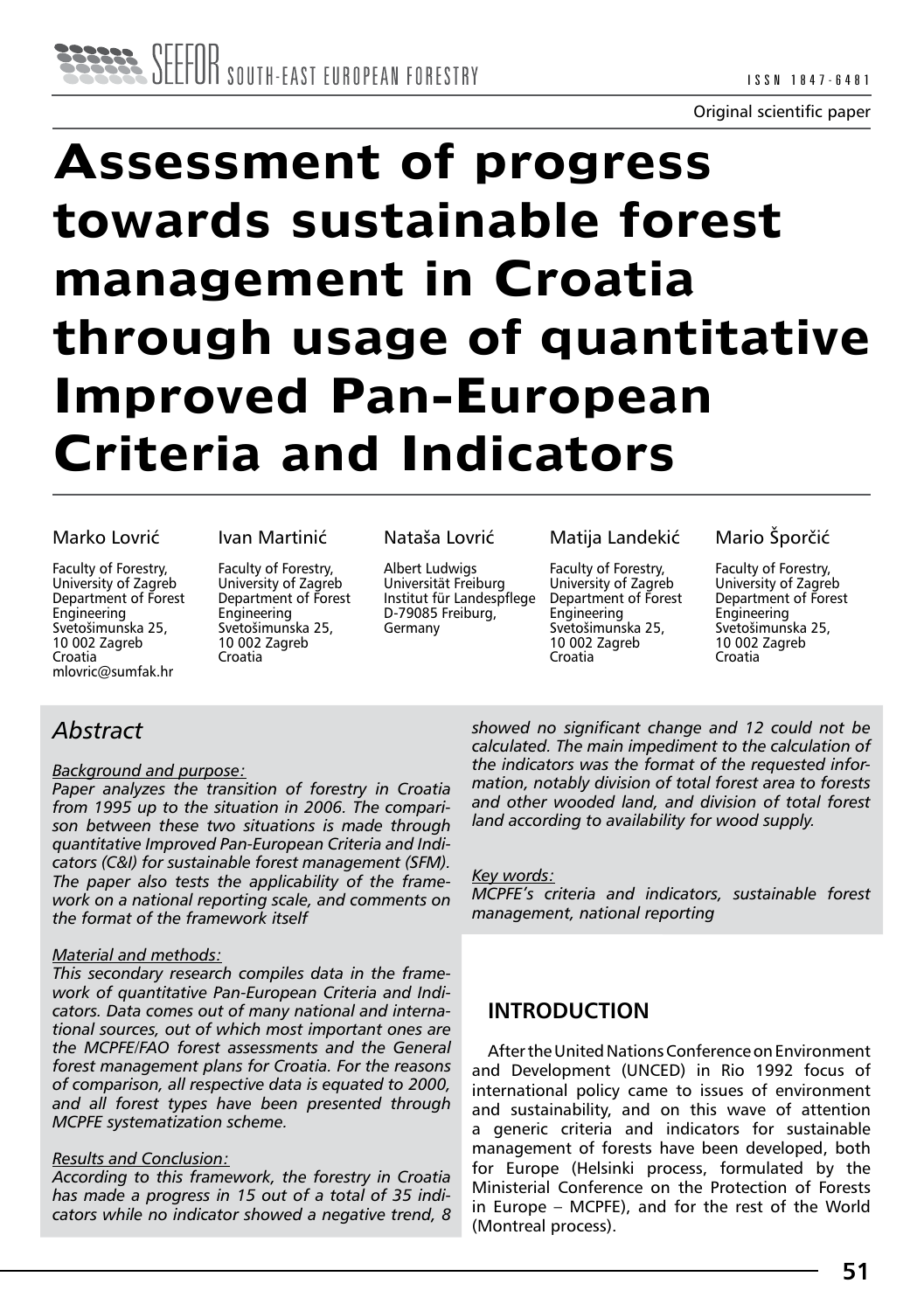The starting point for MCPFE C&I was the definition of sustainability, which was agreed upon in 1993 at the second Ministerial conference in Helsinki, under H1 resolution, and it states: "Sustainable management means the stewardship and use of forests and forest lands in a way, and at a rate, that maintains their biodiversity, productivity, regeneration capacity, vitality and the potential to fulfill, now and in the future, relevant ecological, economic and social functions, at local, national, and global levels, and that does not cause damage to other ecosystems".

The MCPFE C&I were adopted on expert level in 1994, endorsed on the third Ministerial Conference in Lisbon in 1998 (L2 resolution), and subsequently improved in fourth MCPFE in Vienna in 2003 [1]. They consist out of 6 criteria, 35 quantitative and 12 qualitative indicators. The quantitative indicators cover through 122 parameter issues from all three side of sustainability – ecological, economical and social, and have been frequently used as a basis for reporting on the status of forests [2-5]. The qualitative indicators disseminate status of forest from a policy perspective, and have not been as frequently used as were the quantitative indicators. The successful usage of C&I mostly depends on wide participation on all levels; so far that acceptance has occurred among intergovernmental organizations, but not on national levels; Finland and Austrian National Forest Report are the only ones that follow MCPFE's C&I.

Paper provides an insight to the changes that occurred in forestry of Croatia in the 1995 – 2006 period through the framework of MCPFE's quantitative criteria and indicators. This time span is chosen because majority of C&I is designated for ten year periodicity of data collecting. Due to the abundance of information indicators are depicted as shortly and as precisely as possible, for it is the objective of the paper to demonstrate weather it is possible or not to cover all the aspects that are prescribed by the methodology on national level.

## **MATHERIAL AND METHODS**

The intention of this secondary research was to report on Croatia's forest in the respective C&I framework. The usage of framework [6] implied a 10 year span of reporting, as did the data from one of the most used data sources in this paper – the General forest management plans of Croatia for 1996-2005 [7] and for the 2006-2015 period [8].

Data on annual changes of the values of indicators were mostly drawn from Annual business reports of Hrvatske šume Ltd. The same source was used for financial parameters, which were equated to real values in the year 2000 using the official inflation rates from the annual reports of the Croatian National Bank [9]. The abundance of data also had its shortcomings; the calculation of indicators often required compiling of data from various sources, which on some instances gave equable results (defoliation data, occupational health and safety), and on some instances unequaled data (carbon stock, forest sector workforce). These effects can probably be assigned to differences in the methodologies applied in the sourced researches, and their magnitude with the respect of the context of this research is of no significant importance. The bolded text in the following chapter represents the names of the indicators of interest, and the twonumber code represents the number of the respective indicator in the MCPFE C&I system (eg. Forest area 1.1. – Criterion 1, indicator 1). The analogies between different systems of classification of protected and protective forests are based on the work of Martinić [10] in Table 9.

Most of the indicators comprise out of several parameters, and they have been assessed only through the parameters for which appropriate data exists. Since data has been collected for 23 out of 35 indicators, this research cannot be used for valid assessment of progress of forestry in Croatia, rather as an introductory study to a main research. This data could be used for such an assessment only if was incorporated in a system which adequately depicts sustainable forest management [11, 12], where appropriate weights and feed-back loops have been assigned to the indicators.

## **RESULTS**

#### *Criterion 1:*

#### *Maintenance and appropriate enhancement of forest resources and their contribution to global carbon cycles*

Forests area (1.1.) together with other wooded land covers 2.6 mil ha, which is about 46% of land surface of Croatia (Table 1). There are many private forest owners (estimated to 600 000) which own 21% of forests. In the period of research there has been an increase in forest cover in all types of forest ( $\approx$  65 000 ha in every group – Economic, Protective and Special purpose forests), and in every ownership category – although the increase in forest cover was mainly private forests (120 632 ha) due to the increase in abandoned agricultural land. The percentage of other wooded land in total forest area is constant ( $\approx$ 12.5%) in all ownership categories and forest types in both 1996 and 2006. Almost all state owned forests (96%) are managed by "Hrvatske Šume" Ltd., which is in State ownership.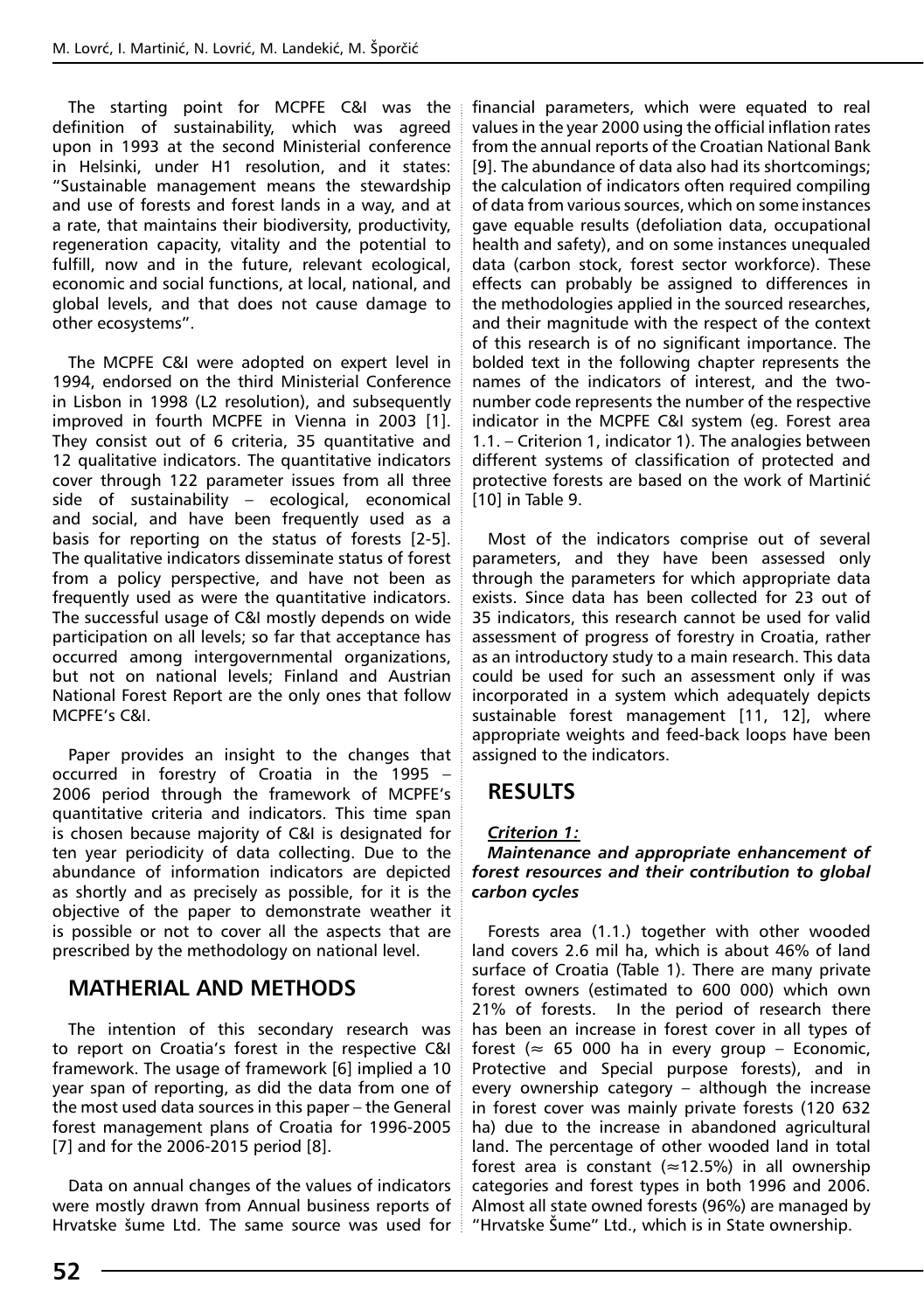| <b>TABLE 1</b>                          |  |
|-----------------------------------------|--|
| Forest coverage in Croatia (source [8]) |  |

| Type of<br>forest    | Year           | State forests - HŠ | State forests - Other | <b>Private forests</b> | Total     |
|----------------------|----------------|--------------------|-----------------------|------------------------|-----------|
|                      |                |                    | ha                    |                        |           |
|                      | 1996           | 1878790            | 3 0 5 1               | 459 642                | 2 341 482 |
| <b>Economic</b>      | 2006           | 1838782            | 492                   | 576833                 | 2 416 108 |
|                      | Δ              | $-40008$           | $-2558$               | 117 191                | 74 625    |
|                      | 1996<br>88 838 |                    | 20                    | 1454                   | 90 312    |
| Protective           | 2006           | 145 634            | 4884                  | 4 0 2 2                | 154 539   |
|                      | Δ              | 56 796             | 4864                  | 2 5 6 7                | 64 225    |
|                      | 1996           | 23 909             | 29 867                | 40                     | 53 816    |
| Special pur-<br>pose | 2006           | 33 570             | 82 555                | 917                    | 118 041   |
|                      | Δ              | 10 661             | 52 690                | 876                    | 64 2 2 5  |
|                      | 1996           | 1991528            | 32 936                | 461 136                | 2 485 611 |
| Total                | 2006           | 2 018 986          | 87 930                | 581 771                | 2 688 688 |
|                      | Δ              | 27 450             | 54 994                | 120 632                | 203 077   |

Similar to the area, the growing stock (1.2.) of all ownership categories has increased (Table 2). It has to be stated that according to the General forest management plan 2006-2015 the growing stock of private forests has doubled in 10 years, which has to be most probably a result in different inventorying methodologies.

Regarding the age structure (1.3.), almost half of all even-aged forests (46%) in all ownership categories fall in III and IV age class (40 – 80 years), which is a good indicator of future forest stability (no danger from over-mature stands). Similar analysis of diameter – class distribution according to land coverage could not be performed due to the lack of appropriate data.

In the line with increase in forest area and growing stock, there is also an increase in carbon stock (1.4.) of forests (Table 3).

#### *Table 2*

*Summary of growing stock distribution (source [8])*

| Year | State $-$<br>HŠ | State $-$<br>Other |                      | Total   |
|------|-----------------|--------------------|----------------------|---------|
|      |                 |                    | 1 000 $\mathrm{m}^3$ |         |
| 1996 | 278324          | 7 9 0 5            | 38 0 28              | 324 256 |
| 2006 | 302 417         | 17 245             | 78 301               | 397 963 |
| Δ    | 24 094          | 9 3 4 0            | 40 273               | 73 707  |

| TABLE 3                                 |  |
|-----------------------------------------|--|
| Carbon stock of forests (source [2, 6]) |  |

| Year  | Carbon stock of<br>woody biomass<br>total | woody<br>biomass | Above ground living   Below ground living<br>woody<br>biomass | Dead wood |
|-------|-------------------------------------------|------------------|---------------------------------------------------------------|-----------|
|       |                                           |                  | Mt of $C$                                                     |           |
| 1990  | 196                                       | 117.2            | 31                                                            | 20.8      |
| 1996* | 115.28                                    | 97.38            | 17.89                                                         |           |
| 2000  | 211.1                                     | 146.4            | 38.7                                                          | 26        |
| 2005  | 219.4                                     | 152.2            | 40.2                                                          | 77        |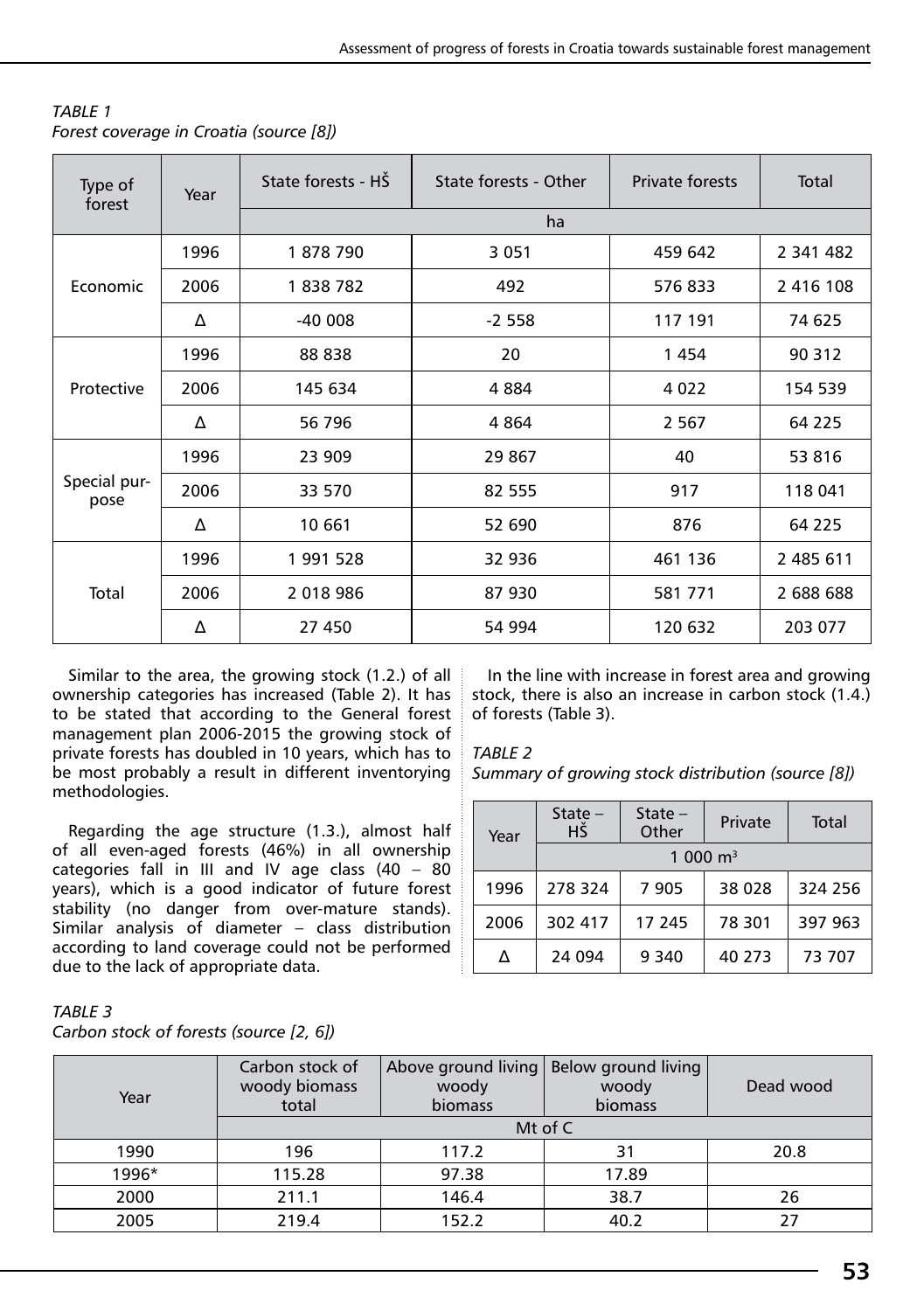

#### *Figure 1*

*Percentage of trees with more than 25% crown defoliation*

#### *Criterion 2:*

#### *Maintenance of forest ecosystem health and vitality*

No representative data regarding deposition of air pollutants (2.1.) and forest soil condition (2.2.) could be found. No defoliation (2.3.) trend can be observed; only that the defoliation is more strongly pronounced among coniferous trees (Figure 1 – [13, 14, 15]).

Related to forest damage (2.4.), only data regarding forest fires could be obtained. It is evident from the Table 4 that there was a peak in the number of forest fires and in the burned area in the year 2000. Although the year 2000 was very hot  $( +1.74)$ Standard deviation from mean annual temperature in 1961 – 1990 period) [16], since 90% of forest fires in Croatia are induced by man, no conclusion can be drawn regarding the management of forest and occurrence and coverage of forest fires.

#### *Table 4 Distribution of forest fires and burned area (based on [17])*

| Year | Number of<br>forest fires | <b>Burned</b> area<br>(ha) |
|------|---------------------------|----------------------------|
| 1995 | 109                       | 4 651                      |
| 1996 | 305                       | 11 214                     |
| 1997 | 305                       | 11 122                     |
| 1998 | 441                       | 32 056                     |
| 1999 | 223                       | 6053                       |
| 2000 | 706                       | 68 171                     |
| 2001 | 299                       | 16 169                     |
| 2002 | 176                       | 4853                       |
| 2003 | 536                       | 27 091                     |
| 2004 | 204                       | 3 3 7 8                    |
| 2005 | 147                       | 3 1 3 5                    |

#### *Criterion 3: Maintenance and encouragement of productive functions of forests*

Unlike forest coverage, increment and fellings (3.1.) have significantly changed in the period of research; although annual gross felled timber has almost doubled from 1996 to 2006 (from 2,6 mil m<sup>3</sup> to 5,0 mil m<sup>3</sup>), it equals just to half of the annual increment (Table 5). The difference between felling and increment is smaller in state forest (fellings are 61% of increment) than in private forests (23% of increment). Although that this kind of felling policy is sustainable in the short run, it will lead the growing stock in the long run further away from the normal series of age and diameter distribution, which could be a major drawback to forest health and vitality. On European level it is expected that the growing need for wood [18] will be compensated by diminishing the difference between increment and fellings, so the current level of fellings in Croatia will probably increase. Some explanation of current levels of felling in Croatia can lie in the fact that there were 148 823 ha of suspected mined areas in 2006, and that the realized level of felling in private forests amount to 37% of planned, but further explanation of the issue would require a discussion beyond the scope of this paper.

#### *Table 5*

| Value and quantity of felled roundwood for "Hrvatske |
|------------------------------------------------------|
| šume" Ltd. Real prices, equated to 2000              |

| m <sup>3</sup><br>Year |         | kn         | $kn/m^3$    |
|------------------------|---------|------------|-------------|
| 1995                   | 2629563 | 1068342047 | 406,2812138 |
| 1996                   | 2934177 | 1050989056 | 358,1887038 |
| 2000                   | 4366652 | 909289000  | 208,2348216 |
| 2005                   | 4694727 | 1041391676 | 221,821562  |
| 2006                   | 4200409 | 1101041173 | 262,127134  |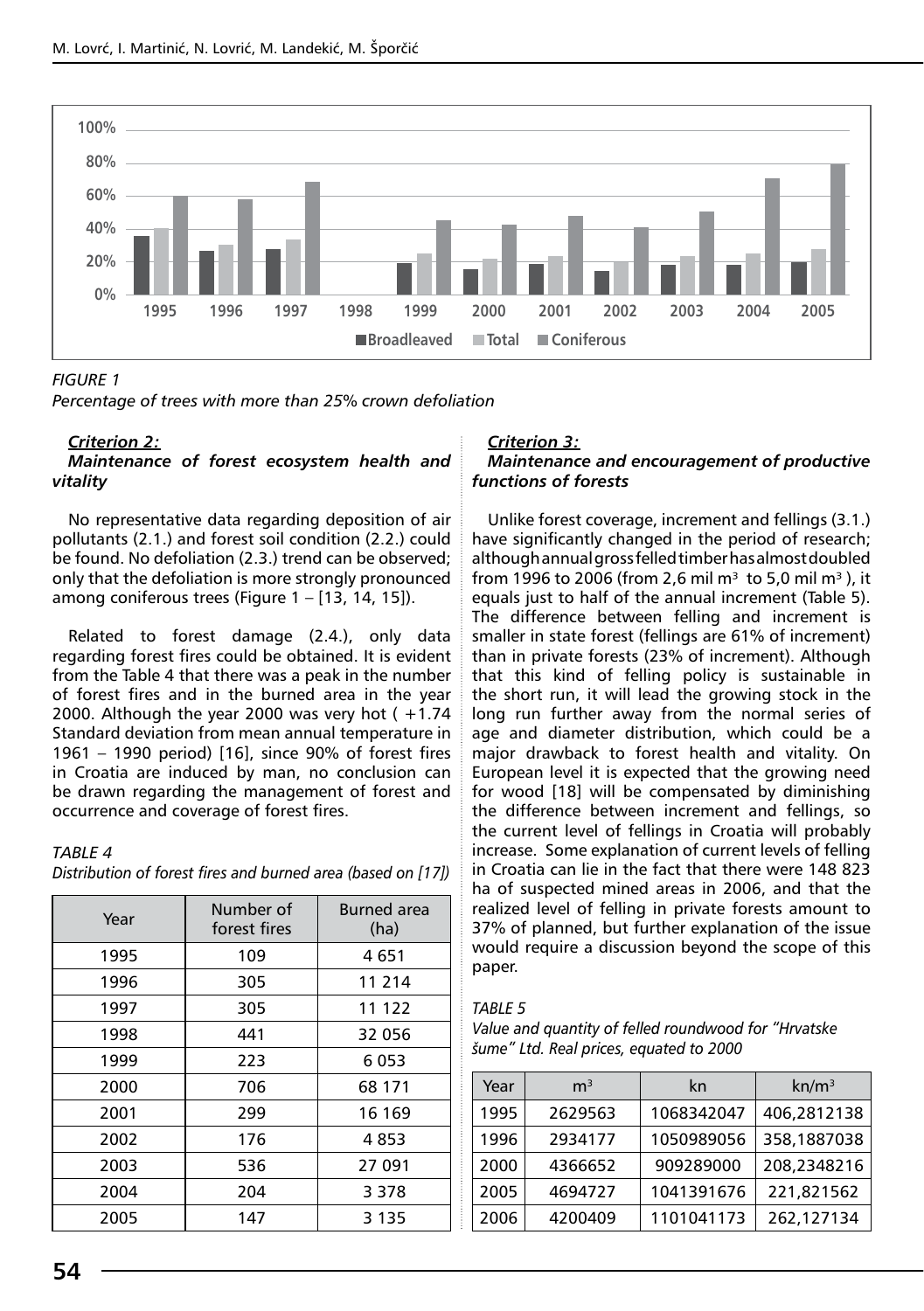| Mushrooms and truffles<br>Year |              |                          | Resin, raw materials, medicine,<br>aromatic products | Other plant products     |              |                          |
|--------------------------------|--------------|--------------------------|------------------------------------------------------|--------------------------|--------------|--------------------------|
|                                | Quantity (t) | Value (1000 $\epsilon$ ) | Ouantity (t)                                         | Value (1000 $\epsilon$ ) | Ouantity (t) | Value (1000 $\epsilon$ ) |
| 2005                           | 400          | 319.1                    | 40.0                                                 | 33.2                     | 1200.0       | 202.7                    |

| TABLE 6                                                  |
|----------------------------------------------------------|
| Quantity and value of non-wood forest goods (source [6]) |

Despite the fact that the quantity of felled roundwood (3.2.) in forests managed by "Hrvatske šume" Ltd. has increased by 62% in the 1995-2006 period, its value has remained relatively constant; accordingly, the value of one  $m<sup>3</sup>$  has decreased by 55% in the same period. These prices are in line with the trends on European timber market, where the value of roundwood has decreased by 38% in 1995- 2002 period [3].

No data regarding the value or the quantity of nonwood forest goods (3.3.) in Croatia prior to 2005 could be found, and the only information on this topic with national coverage is presented in Table 6. Similarly, no representative data regarding value of marketed services on forest and other wooded land (3.4.) could be found.

When it comes to proportion of forest and other wooded under a management plan or equivalent (3.5.), the situation is almost dichotomous; nearly all state owned forests in Croatia are covered by forest management plans (95%). The situation is inverse in private forests, due to a number of reasons [19] out of which the prevailing one is the high degree of plot dissemination (average size 0,42 ha). Although it was prescribed that the annual coverage of private forests with forest management plans should be 60 000 ha per year [7], Table 7 shows a deviation from that plan. It also has to be noted that in 2005, 32.6% of private forests had expired management plans. The low percentage of private forest with forest management plan can be explained by a fact that in 2005 "Hrvatske šume" Ltd., who at that time were managing private forests, had a total of 222 out of approximately 9500 employees designated to deal with issues of private forestry. The situation is even more evident in the

fact that in the same year the employees of "Hrvatske šume" Ltd. reported 63 247 working hours related to private forests, which is equivalent to full time occupation of just 31 employee [20].

#### *Criterion 4:*

#### *Maintenance, conservation and appropriate enhancement of biological diversity in forest ecosystems*

According to different sources, Croatia has around 250 tree species, out of which 50-60 have economic values. Although no comparable data could be found that would show the trend in tree species composition (4.1.), based on the trends from the linked indicators 1.1 and 4.3. it can be said that the tree species composition in Croatia is relatively constant.

Compared with the planned forest regeneration (4.2.) activities of the following decade (2005 – 2015), the area of natural regeneration is expanding (1.57 mil ha to 1.83 mil ha), while the area of natural regeneration enhanced by planting (33 492 ha to 13 730 ha) and the area of regeneration by seeding (28 350 ha to 16 894 ha) is contracting. The area designated for coppice sprouting (504 901 ha to 533 828 ha) has remained relatively constant.

The naturalness (4.3) of forests in Croatia in the period of interest has not changed – almost all of the forests and OWL are modified natural forests (2.02 – 2.06 mil ha), while the share of forests undisturbed by man (10 000 ha) and plantations (56 000 – 61 000 ha) is not significant.

There is no data regarding the area of forests under introduced tree species (4.4.).

*Table 7*

*Annual coverage of forest by forest management plans (source [8])*

| Year         | Annual coverage of forest by forest management plans                         |        |        |        |        |        |        | Coverage<br>by manage-<br>ment plans |             |        |         |               |
|--------------|------------------------------------------------------------------------------|--------|--------|--------|--------|--------|--------|--------------------------------------|-------------|--------|---------|---------------|
|              | 1998<br>1999<br>2000<br>2003<br>1996<br>1997<br>2001<br>2002<br>2004<br>2005 |        |        |        |        |        |        |                                      | 1996 - 2005 |        |         |               |
|              |                                                                              |        |        |        |        | ha     |        |                                      |             |        | ha      | $\frac{9}{6}$ |
| State-<br>HŠ | 43455                                                                        | 112899 | 185123 | 243086 | 210541 | 253707 | 782025 | 234255                               | 162334      | 272974 | 1900399 | 95            |
| Private      | 0                                                                            | 6726   | 3682   | 7708   | 2120   | 5756   | 3153   | 0                                    | 3521        | 1862   | 34528   |               |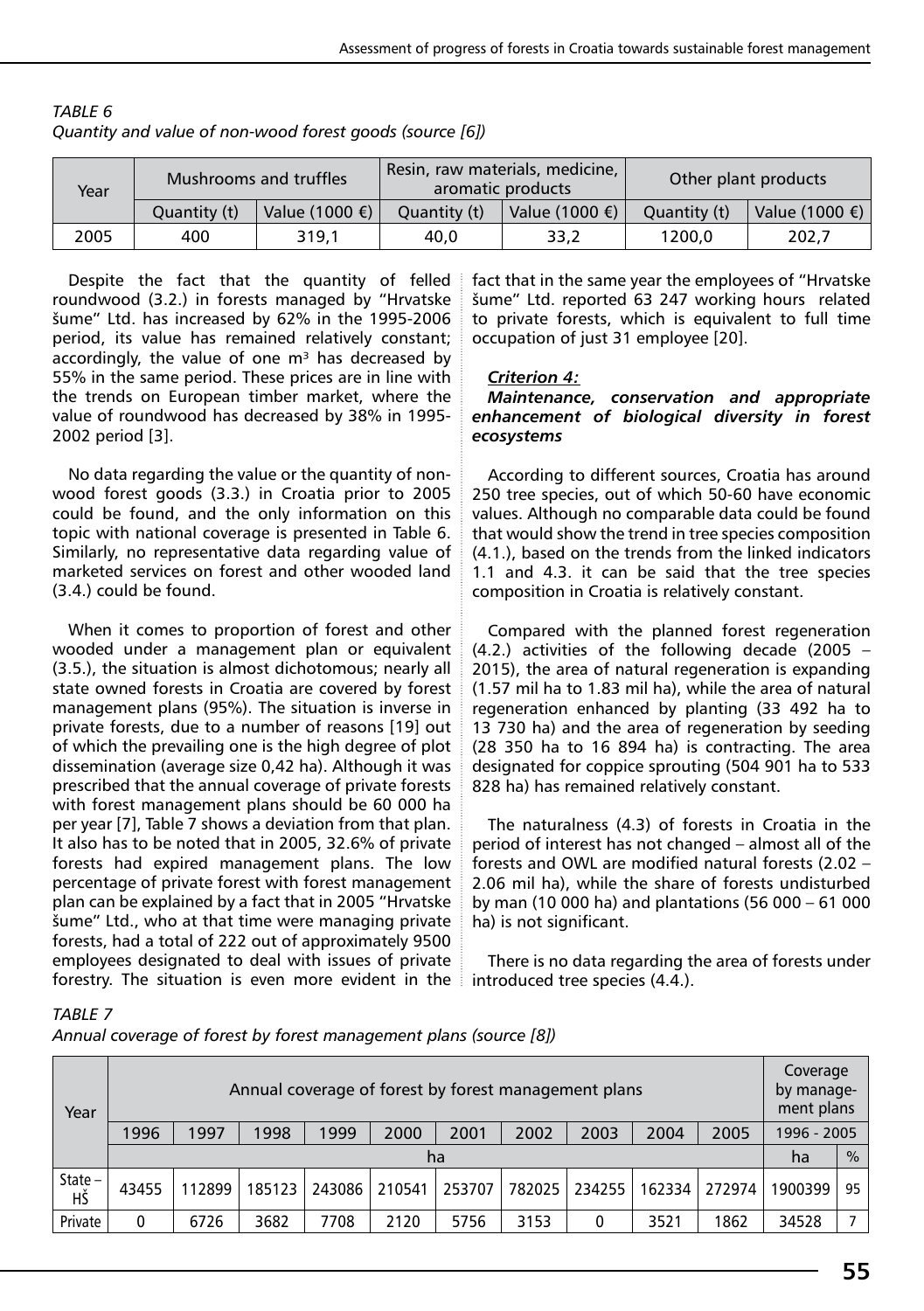Under FSC certification scheme for state forests managed by "Hrvatske šume" Ltd. there was an obligation (minor non-compliance) in 2002 that was fulfilled in 2003 regarding the deadwood (4.5.) in forests; it is an observed practice that 3 – 5 fallen or standing trees are left in the forest after the final cut. A similar obligation was prescribed by the General forest management plan of Croatia 1996 – 2005 [8]. It can be stated that the situation regarding deadwood in forest has remained unchanged in the time period of interest.

Areas managed for in situ (5162 ha – 4997 ha) and ex situ  $(75 - 80$  ha) genetic resources  $(4.6.)$ preservation have remained relatively constant, while the area managed for seed production has grown from 23 ha to 75 ha in the time period of interest

There is no usable data regarding landscape patterns (4.7.) of forest cover.

There is a total of 32 flora threatened forest species (4.8.) in Croatia, out of which 2 are trees (Betula pubescens – critical; Taxus baccata – vulnerable) and

one is a shrub (Ilex aquifolium). According to different sources, there are from 813 [21] up to 1198 [2] forest flora species. And although no such information could be found for the year 1996, it can be presumed that the situation has remained relatively unchanged.

It can be observed that the extent of protected forests (4.9.) under MCPFE classification has changed in the period of interest mostly in the class 3, which represents protective forests under national classification (Tables 8 and 9). Further dissemination of MCPFE class 3 represents in fact Indicators 5.1. and 5.2. of the Criterion 5.

#### *Criterion 5:*

#### *Maintenance and appropriate enhancement of protective functions in forest management*

Since no such data could be found for the beginning of the period of interest, such analysis could not be performed – it can be only states that in 2006, 97% of protective forests were managed protection of soil, water and ecosystem functions, and that such ratio was similar in 1996.

| $MC$ PFF $*$<br>class |      |                                                        | Year    |         |  |
|-----------------------|------|--------------------------------------------------------|---------|---------|--|
|                       |      | <b>MCPFE</b> objective                                 | 1996    | 2006    |  |
|                       |      |                                                        | ha      |         |  |
|                       | 1.1. | No active intervention                                 | 6 0 03  | 5 6 8 5 |  |
| 1.                    | 1.2. | Minimum intervention                                   | 20 235  | 41 279  |  |
|                       | 1.3. | Conservation through active management.                | 312 668 | 317 502 |  |
| 2.                    |      | Protection of Landscapes and Specific Natural Elements | 1 5 5 7 | 11 396  |  |
| 3.                    |      | <b>Protective Functions</b>                            |         | 81 530  |  |
|                       |      | Total                                                  | 388 087 | 457 392 |  |

## *Table 9*

*Analogies between different classification systems of protected and protective forests (modified on the basis of [10])*

| EEA | $MC$ PFE $*$ |      | <b>IUCN</b> | National classification of Croatia              |  |
|-----|--------------|------|-------------|-------------------------------------------------|--|
| A   | 1.1.         |      |             | Strict reserve                                  |  |
|     |              | 1.2. | II          | National park                                   |  |
|     |              | 1.3  | Ш           | Nature monument                                 |  |
|     |              |      | IV          | Special reserve                                 |  |
| B   |              |      |             | Significant landscape, Park forest, Nature park |  |
|     |              |      | ۷ı          | Regional park                                   |  |
|     |              |      |             | Monument of park architecture                   |  |
|     |              |      |             | <b>Protective forests</b>                       |  |

## *Table 8*

|  |  | Extent of protected forests according to MCPFE classification system |  |
|--|--|----------------------------------------------------------------------|--|
|  |  |                                                                      |  |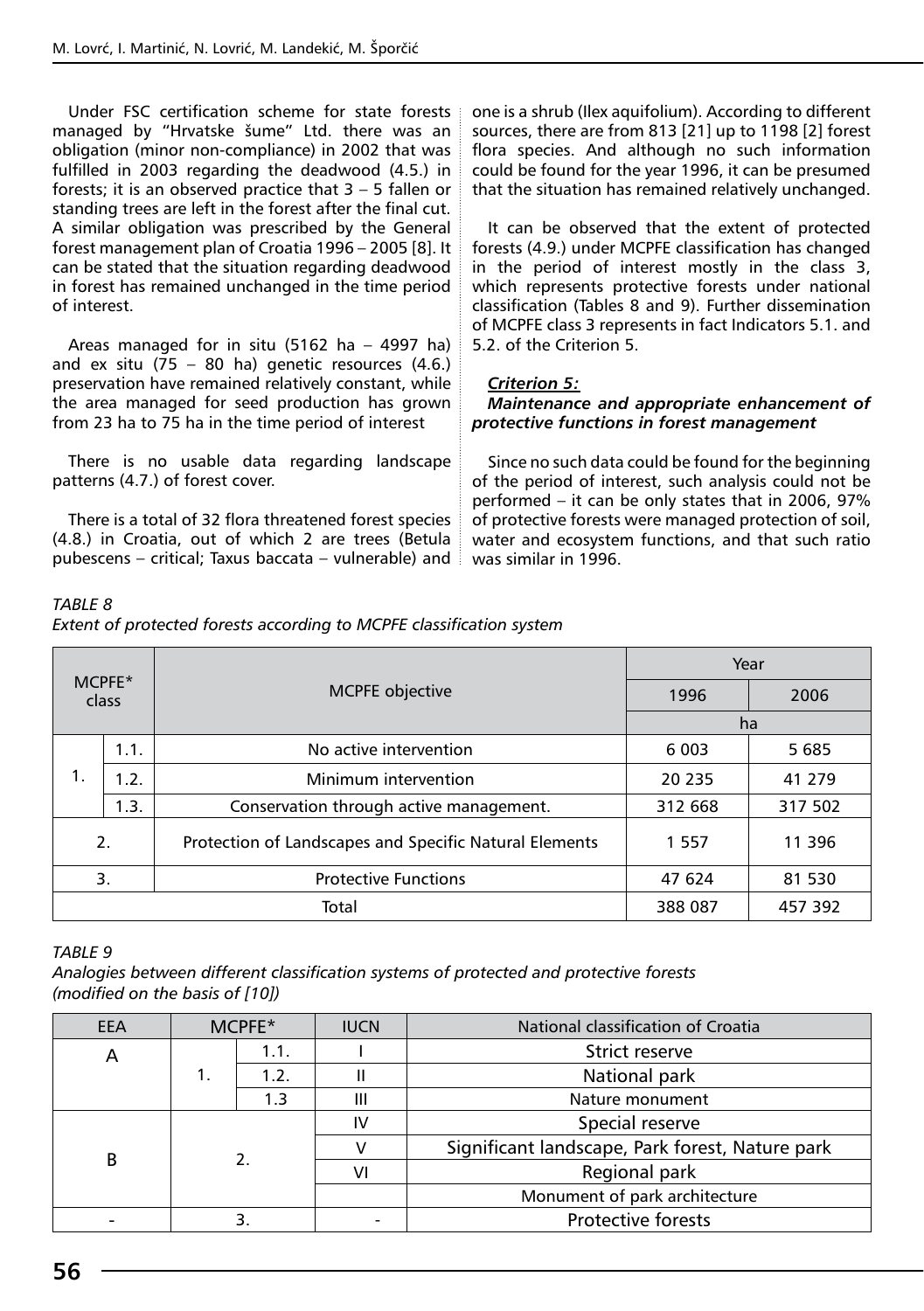#### *Criterion 6:*

#### *Maintenance of other socio-economic functions and conditions*

In the period of interest almost all of the forests, both state and private, were managed by "Hrvatske šume" Ltd. a predominant forest holding (6.1.); the exception were the 4.3% of state forests that were managed by other legal entities (total of 11), out of which the largest one is the Ministry of defense. However, there has also been a strong activity of private entrepreneurs, who have in the same period doubled their share in timber transportation niche, while their share in felling and skidding and hauling (Figure 2).



#### *Figure 2*

*Trend in entrepreneurial activities in forestry in Croatia*

Contribution of forestry sector to GDP (6.2.) has moved slightly downscale (1995 – 1.6%; 2005 – 1.3%.; [22]).

Although no data regarding net revenue (6.3.) of forestry in total could be found, a good indicator of economic viability of forestry in Croatia is the annual net revenue of "Hrvatske šume" Ltd., whose profits have decreased from 32 million Kuna's (4.32 mil €) in 1996 to 19 million Kuna's (2.57 mil €) in 2006 (real values, equated to year 2000, [23]). The net revenue figures actually represent a stabile 1.5% of all revenues, indicating planned financial results of the company.

Expenditures for services (6.4.) that are publically available and that forests in Croatia provide can be seen through a "green tax" prescribed by the Law on forests, by which all subjects in the economy are obliged to pay 0.07% of their annual revenues for the "Publically useful functions of the forests", which are as follows [24]: Protection of soil, roads and other objects form erosion and flood; influence of forests on water regime and hydropower system; influence of forests on soil fertility and agricultural production; influence of forests on climate; protection and improvement for environment; creation of oxygen and atmosphere cleansing; recreative, touristic and health function; influence on fauna and hunting; protective and special purpose forests. The amount of the "green tax" has increased from 150 million Kuna's in 1996 to 268 million Kuna's in 2006 (real prices, equated to year 2000).

No data on national level that would show the forest sector workforce (6.5.) in the years 1996 and 2006 could be found; however, the most reliable source on the sectors' workforce is the National Forest Policy and Strategy (25), which states the forestry and logging activities employ 19500 people (9500 in "Hrvatske šume" Ltd., 6000 employed by private entrepreneurs and 4000 of part time employees), that wood industry employs 23100, and that pulp and paper industry employees 6250 people, which sums up to a total of 49000 of people. Since the number of employees in "Hrvatske šume" Ltd. has remained constant, that there is an increase in the activities of private entrepreneurs and that the annual fellings have increased, it can be said that the employment in forestry and logging in Croatia has slightly increased in the period of interest.

Number of non-fatal occupational accidents has steadily decreased from 736 in 1995 to 505 in 2005. The number of fatal injuries in forestry has grown from 1 to 5 in the same period, but this information should not be treated as a trend, since the annual number of fatal injuries in forestry varies in the period of interest from none (in 1999) to seven (in 1998) in a way from which no conclusions can be drawn. With this information, it can be concluded that the situation regarding occupational safety and health (6.6.) has improved [26, 27].

No comparative data on wood consumption (6.7.) could be found; only that annual wood consumption in 2007 was 0.8m<sup>3</sup>/capita [28].

Trade in wood (6.8.) has made a strong turn in the period of research: imports of roundwood have downsized from 135 000 m3 in 1996 to 70 000 m<sup>3</sup> in 2006, while exports have grown from 281 000  $m<sup>3</sup>$  in 1996 to 907 000 m3 in 2006, which amounts to one third of annual felling.

Share of energy from wood resources (6.9.) in total energy consumption has approximately stayed on the same level from 1996 (3.8%) to 2006 (4.08%), while the intermediate values have randomly fluxed no more than a half of a percent around the ending value [29].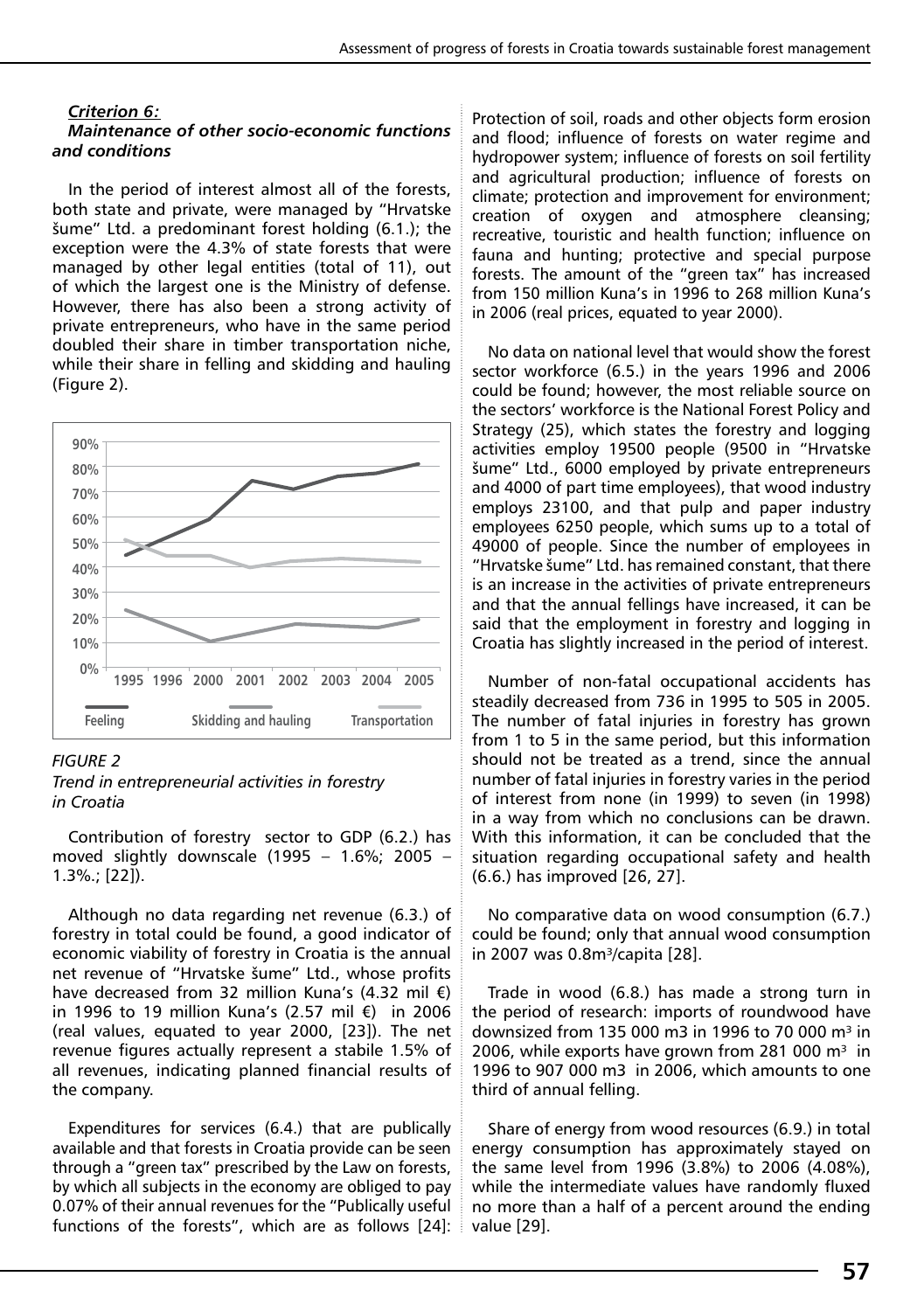With some minor exceptions (like forests owned by the Ministry of defense), all forests in Croatia have accessibility for recreation (6.10.). Recreation as a primary function of forest is present in protected areas that fall into IUCN's categories II (National Park), III (Natural Monument) and V (Protected landscape), which amounts to 334 412 ha in 1996 and 370 148 ha in 2006.

No viable data regarding number of forest sites with cultural and spiritual values (6.11.) in the period of research could be found.

## **DISCUSSION AND CONCLUSIONS**

The evaluation summary of the former section reveals that forestry in Croatia has made a progress in the 1995 – 2006 period; 15 out of 35 indicators show a positive trend, no indicator shows a negative trend, 12 have unknown values, and 8 have recorded no significant change. This result were obtained by having sufficient data for calculating at least basic parameters for 23 indicator, while out of a total of 122 parameters 42 were calculated.

The main impediments in the calculation of parameters related to the indicators were:

#### **Division to forests and other wooded land**

When reporting on forests, few international data sources (like UNECE and FAO) use this demarcation. On national level this kind of demarcation exists just for basic information like forest cover, thus excluding a large number of parameters.

#### **Division of parameters related to availability for wood supply**

No data exists for forests in Croatia that would disseminate the information of a parameter related to availability for wood supply. Such division is not used in national reporting, and the authors have not found a clear definition what the availability for wood supply means in the respective literature. This impediment has also excluded many parameters.

## **Complexity of indicators**

Some indicators (notably 4.8 - Threatened forest species; 4.9- Protected forests and 6.10. - Accessibility for recreation) have many parameters, whose level of detail and related comment is adequate for a separate report

#### **Weak reporting on forestry on national level**

Very small percentage of data required for the calculation of indicators that came from national sources showed information on national level; Data related to state forests, especially those managed by Hrvatske šume Ltd. was very abundant, unlike information related to private forest. Many parameters (notably 1.4.; 2.3.; 3.1.; 4.8.; 4.9.; 6.5. and 6.6.) required compiling different data sources, which introduces an issue of data credibility due to the differences in methodologies of data calculating.

#### **No separate reporting on forestry by the Central Bureau of Statistics**

Central Bureau of Statistics keeps much of the information that is required for the calculation of indicators; unfortunately majority of information is presented in statistical data bases jointly for agriculture, forestry and hunting, thus disabling the usage of information

MCPFE's quantitative indicators represent a comprehensive framework for reporting on forestry, a framework whose application can be simply evaluated and just as easily compared to any other application regardless of the scale. However, as any theoretical framework, it has its weak sides, one of which is the format of the data. This paper could not provide the figures on most of the parameters simply because the data sources do not show information in such formats that would enable the calculation of the parameters. This could be the prevailing reason for the lack of broad support to this reporting framework.

One of the ways to deal with this issue would be to make on international level a data base of national forestry reporting system, and to modify the parameters of indicators to a format which suits national reporting systems most fittingly. Another issue is the volume of information that the parameters of the indicators cover; if it would be possible to calculate all the parameters on a national level and to comment on them, the paper would fit a volume of a standalone report. Compiling this information on an international level requires compression and selection of data, which is evident from the respective documentation [2, 6], and this process introduces the issue of data viability.

Due to the nature of the policy cycle, this framework will most probably be revised in the same manner it was improved previously, and to become more and more closer to its full potential of operability.

Aside from these shortcomings, quantitative C&I for sustainable management of forest are a clear, though-through and internationally agreed upon system for reporting on forests that covers all the aspects of the sector, and whose logic and outputs are easily understandable to a broad filed of audience.